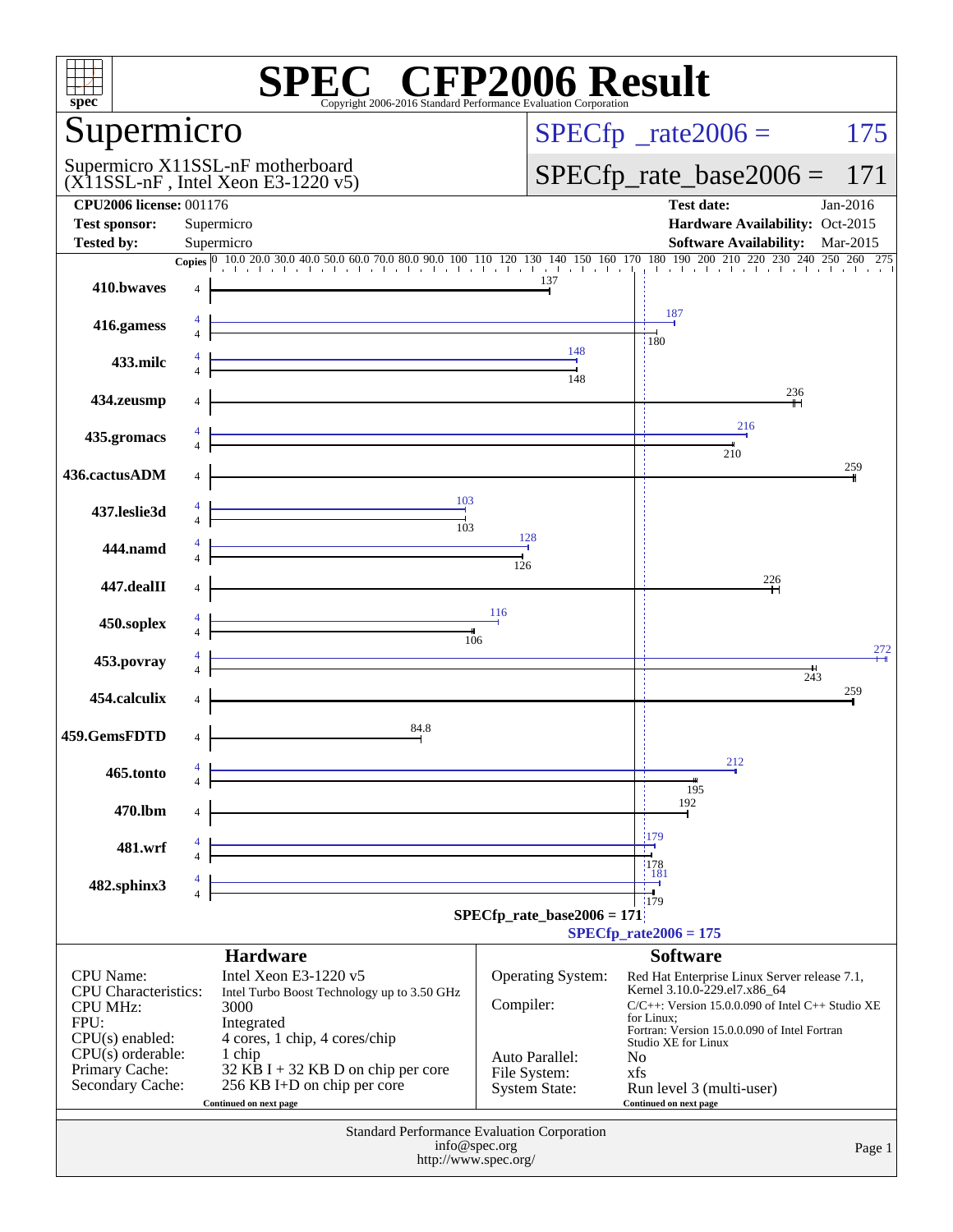

### Supermicro

 $(X11SSL-nF)$ , Intel Xeon E3-1220 v5) Supermicro X11SSL-nF motherboard

 $SPECTp_rate2006 = 175$ 

#### [SPECfp\\_rate\\_base2006 =](http://www.spec.org/auto/cpu2006/Docs/result-fields.html#SPECfpratebase2006) 171

| <b>CPU2006 license: 001176</b> |                                    |                       | <b>Test date:</b><br>Jan-2016             |
|--------------------------------|------------------------------------|-----------------------|-------------------------------------------|
| <b>Test sponsor:</b>           | Supermicro                         |                       | Hardware Availability: Oct-2015           |
| <b>Tested by:</b>              | Supermicro                         |                       | <b>Software Availability:</b><br>Mar-2015 |
| L3 Cache:                      | 8 MB I+D on chip per chip          | <b>Base Pointers:</b> | $32/64$ -bit                              |
| Other Cache:                   | None                               | Peak Pointers:        | $32/64$ -bit                              |
| Memory:                        | 64 GB (4 x 16 GB 2Rx8 PC4-2133P-E) | Other Software:       | None                                      |
| Disk Subsystem:                | 1 x 1000 GB SATA III, 7200 RPM     |                       |                                           |
| Other Hardware:                | None                               |                       |                                           |

| <b>Results Table</b> |                |         |       |                                                                                                          |       |                |       |                          |                |              |                |              |                |              |
|----------------------|----------------|---------|-------|----------------------------------------------------------------------------------------------------------|-------|----------------|-------|--------------------------|----------------|--------------|----------------|--------------|----------------|--------------|
|                      | <b>Base</b>    |         |       |                                                                                                          |       | <b>Peak</b>    |       |                          |                |              |                |              |                |              |
| <b>Benchmark</b>     | <b>Copies</b>  | Seconds | Ratio | <b>Seconds</b>                                                                                           | Ratio | <b>Seconds</b> | Ratio | <b>Copies</b>            | <b>Seconds</b> | <b>Ratio</b> | <b>Seconds</b> | <b>Ratio</b> | <b>Seconds</b> | <b>Ratio</b> |
| 410.bwayes           |                | 398     | 137   | 398                                                                                                      | 136   | 398            | 137   |                          | 398            | 137          | 398            | 136          | 398            | 137          |
| 416.gamess           | 4              | 436     | 180   | 436                                                                                                      | 180   | 436            | 180   | $\overline{\mathcal{A}}$ | 419            | 187          | 419            | 187          | 418            | 187          |
| $433$ .milc          | 4              | 249     | 148   | 249                                                                                                      | 148   | 249            | 147   | 4                        | 249            | 148          | 249            | 147          | 249            | 148          |
| 434.zeusmp           | 4              | 155     | 235   | 153                                                                                                      | 238   | 154            | 236   |                          | 155            | 235          | 153            | 238          | 154            | 236          |
| 435.gromacs          | 4              | 135     | 211   | 136                                                                                                      | 210   | 136            | 210   | $\Delta$                 | 132            | 216          | 132            | 216          | 132            | 216          |
| 436.cactusADM        | $\overline{4}$ | 185     | 259   | 184                                                                                                      | 259   | 184            | 260   | $\overline{4}$           | 185            | 259          | 184            | 259          | 184            | 260          |
| 437.leslie3d         | 4              | 367     | 103   | 366                                                                                                      | 103   | 366            | 103   |                          | 365            | 103          | 366            | 103          | 366            | 103          |
| 444.namd             | 4              | 255     | 126   | 255                                                                                                      | 126   | 255            | 126   |                          | 250            | 128          | 251            | 128          | 251            | <u>128</u>   |
| 447.dealII           | 4              | 202     | 226   | 200                                                                                                      | 229   | 202            | 226   | $\overline{\mathcal{A}}$ | 202            | 226          | 200            | 229          | 202            | 226          |
| $450$ .soplex        | 4              | 314     | 106   | 316                                                                                                      | 105   | 314            | 106   | 4                        | 287            | <b>116</b>   | 287            | 116          | 287            | 116          |
| 453.povray           | 4              | 87.2    | 244   | 87.6                                                                                                     | 243   | 87.8           | 242   | $\Delta$                 | 78.3           | 272          | 78.1           | 272          | 79.2           | 269          |
| 454.calculix         | 4              | 127     | 259   | 127                                                                                                      | 259   | 128            | 259   | $\overline{\mathcal{A}}$ | 127            | 259          | 127            | 259          | 128            | 259          |
| 459.GemsFDTD         | 4              | 500     | 84.9  | 500                                                                                                      | 84.8  | 500            | 84.8  | $\overline{4}$           | 500            | 84.9         | 500            | 84.8         | 500            | 84.8         |
| $465$ .tonto         | 4              | 201     | 196   | 202                                                                                                      | 195   | 201            | 195   |                          | 186            | 211          | 186            | 212          | 186            | 212          |
| 470.1bm              | 4              | 286     | 192   | 286                                                                                                      | 192   | 286            | 192   | $\overline{\mathcal{A}}$ | 286            | 192          | 286            | <u>192</u>   | 286            | 192          |
| 481.wrf              | 4              | 251     | 178   | 251                                                                                                      | 178   | 251            | 178   | $\overline{\mathcal{A}}$ | 250            | 179          | 249            | 179          | 250            | 179          |
| $482$ .sphinx $3$    | 4              | 436     | 179   | 438                                                                                                      | 178   | 436            | 179   | $\boldsymbol{\Delta}$    | 431            | 181          | 431            | 181          | 431            | 181          |
|                      |                |         |       | Results appear in the order in which they were run. Bold underlined text indicates a median measurement. |       |                |       |                          |                |              |                |              |                |              |

#### **[Submit Notes](http://www.spec.org/auto/cpu2006/Docs/result-fields.html#SubmitNotes)**

 The taskset mechanism was used to bind copies to processors. The config file option 'submit' was used to generate taskset commands to bind each copy to a specific processor. For details, please see the config file.

#### **[Operating System Notes](http://www.spec.org/auto/cpu2006/Docs/result-fields.html#OperatingSystemNotes)**

Stack size set to unlimited using "ulimit -s unlimited"

#### **[Platform Notes](http://www.spec.org/auto/cpu2006/Docs/result-fields.html#PlatformNotes)**

As tested, the system used a Supermicro CSE-113MFAC2-R606CB chassis. The chassis is configured with 2 PWS-606P-1R redundant power supply, 1 SNK-P0046P heatsink, as well as 4 FAN-0154L4 middle cooling fan.

Continued on next page

Standard Performance Evaluation Corporation [info@spec.org](mailto:info@spec.org) <http://www.spec.org/>

Page 2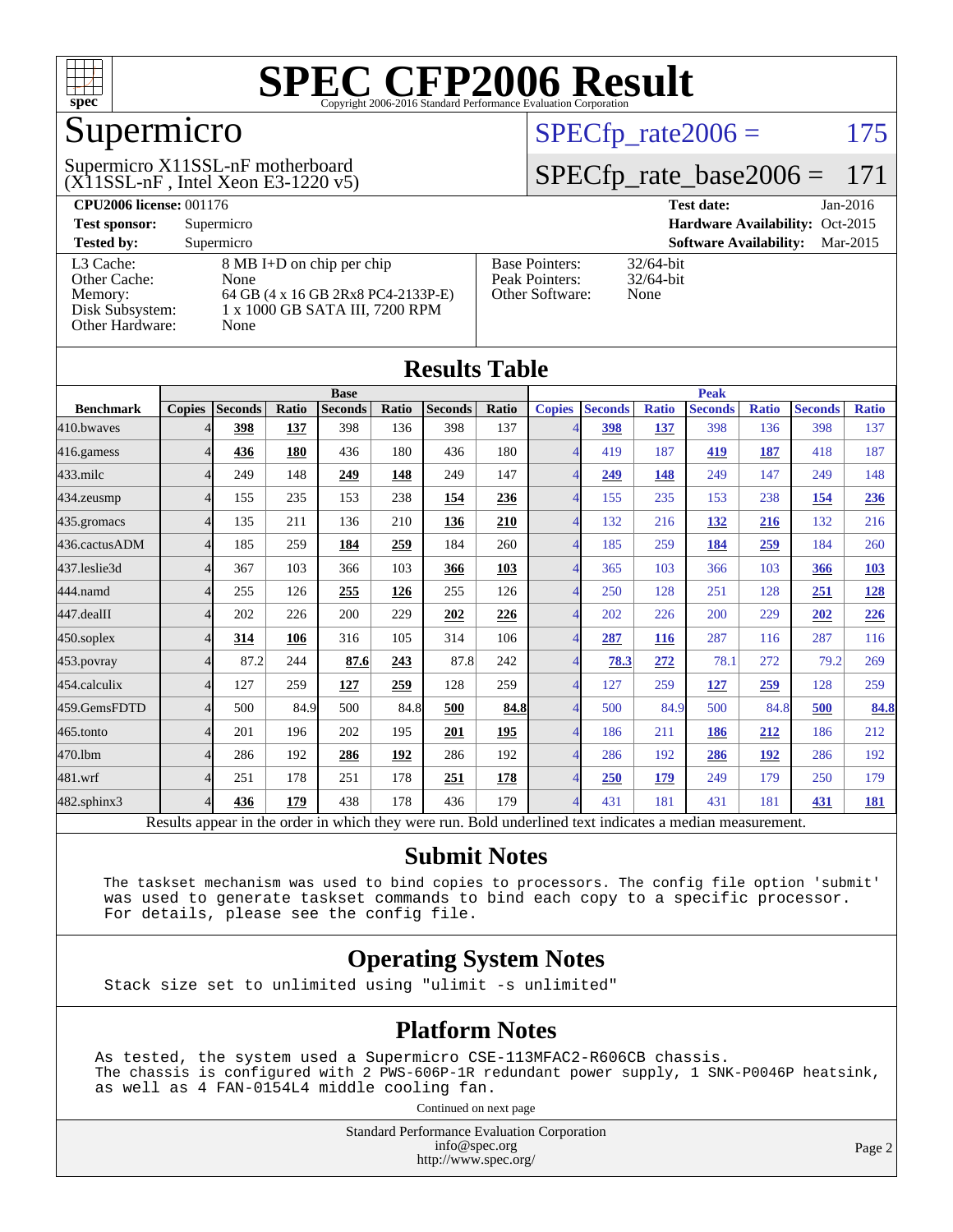

#### Supermicro

 $SPECfp_rate2006 = 175$  $SPECfp_rate2006 = 175$ 

(X11SSL-nF , Intel Xeon E3-1220 v5) Supermicro X11SSL-nF motherboard

[SPECfp\\_rate\\_base2006 =](http://www.spec.org/auto/cpu2006/Docs/result-fields.html#SPECfpratebase2006) 171

**[CPU2006 license:](http://www.spec.org/auto/cpu2006/Docs/result-fields.html#CPU2006license)** 001176 **[Test date:](http://www.spec.org/auto/cpu2006/Docs/result-fields.html#Testdate)** Jan-2016 **[Test sponsor:](http://www.spec.org/auto/cpu2006/Docs/result-fields.html#Testsponsor)** Supermicro Supermicro **[Hardware Availability:](http://www.spec.org/auto/cpu2006/Docs/result-fields.html#HardwareAvailability)** Oct-2015 **[Tested by:](http://www.spec.org/auto/cpu2006/Docs/result-fields.html#Testedby)** Supermicro **Supermicro [Software Availability:](http://www.spec.org/auto/cpu2006/Docs/result-fields.html#SoftwareAvailability)** Mar-2015

#### **[Platform Notes \(Continued\)](http://www.spec.org/auto/cpu2006/Docs/result-fields.html#PlatformNotes)**

Standard Performance Evaluation Corporation [info@spec.org](mailto:info@spec.org) <http://www.spec.org/> Page 3 Sysinfo program /home/cpu2006/config/sysinfo.rev6914 \$Rev: 6914 \$ \$Date:: 2014-06-25 #\$ e3fbb8667b5a285932ceab81e28219e1 running on localhost.localdomain Wed Jan 13 13:59:15 2016 This section contains SUT (System Under Test) info as seen by some common utilities. To remove or add to this section, see: <http://www.spec.org/cpu2006/Docs/config.html#sysinfo> From /proc/cpuinfo model name : Intel(R) Xeon(R) CPU E3-1220 v5 @ 3.00GHz 1 "physical id"s (chips) 4 "processors" cores, siblings (Caution: counting these is hw and system dependent. The following excerpts from /proc/cpuinfo might not be reliable. Use with caution.) cpu cores : 4 siblings : 4 physical 0: cores 0 1 2 3 cache size : 8192 KB From /proc/meminfo MemTotal: 65631332 kB HugePages\_Total: 0 Hugepagesize: 2048 kB From /etc/\*release\* /etc/\*version\* os-release: NAME="Red Hat Enterprise Linux Server" VERSION="7.1 (Maipo)" ID="rhel" ID\_LIKE="fedora" VERSION\_ID="7.1" PRETTY\_NAME="Red Hat Enterprise Linux Server 7.1 (Maipo)" ANSI\_COLOR="0;31" CPE\_NAME="cpe:/o:redhat:enterprise\_linux:7.1:GA:server" redhat-release: Red Hat Enterprise Linux Server release 7.1 (Maipo) system-release: Red Hat Enterprise Linux Server release 7.1 (Maipo) system-release-cpe: cpe:/o:redhat:enterprise\_linux:7.1:ga:server uname -a: Linux localhost.localdomain 3.10.0-229.el7.x86\_64 #1 SMP Thu Jan 29 18:37:38 EST 2015 x86\_64 x86\_64 x86\_64 GNU/Linux run-level 3 Jan 12 23:36 SPEC is set to: /home/cpu2006<br>Filesystem Type Type Size Used Avail Use% Mounted on<br>xfs 865G 170G 696G 20% /home  $/$ dev/mapper/rhel-home  $x$ fs Additional information from dmidecode: Warning: Use caution when you interpret this section. The 'dmidecode' program reads system data which is "intended to allow hardware to be accurately Continued on next page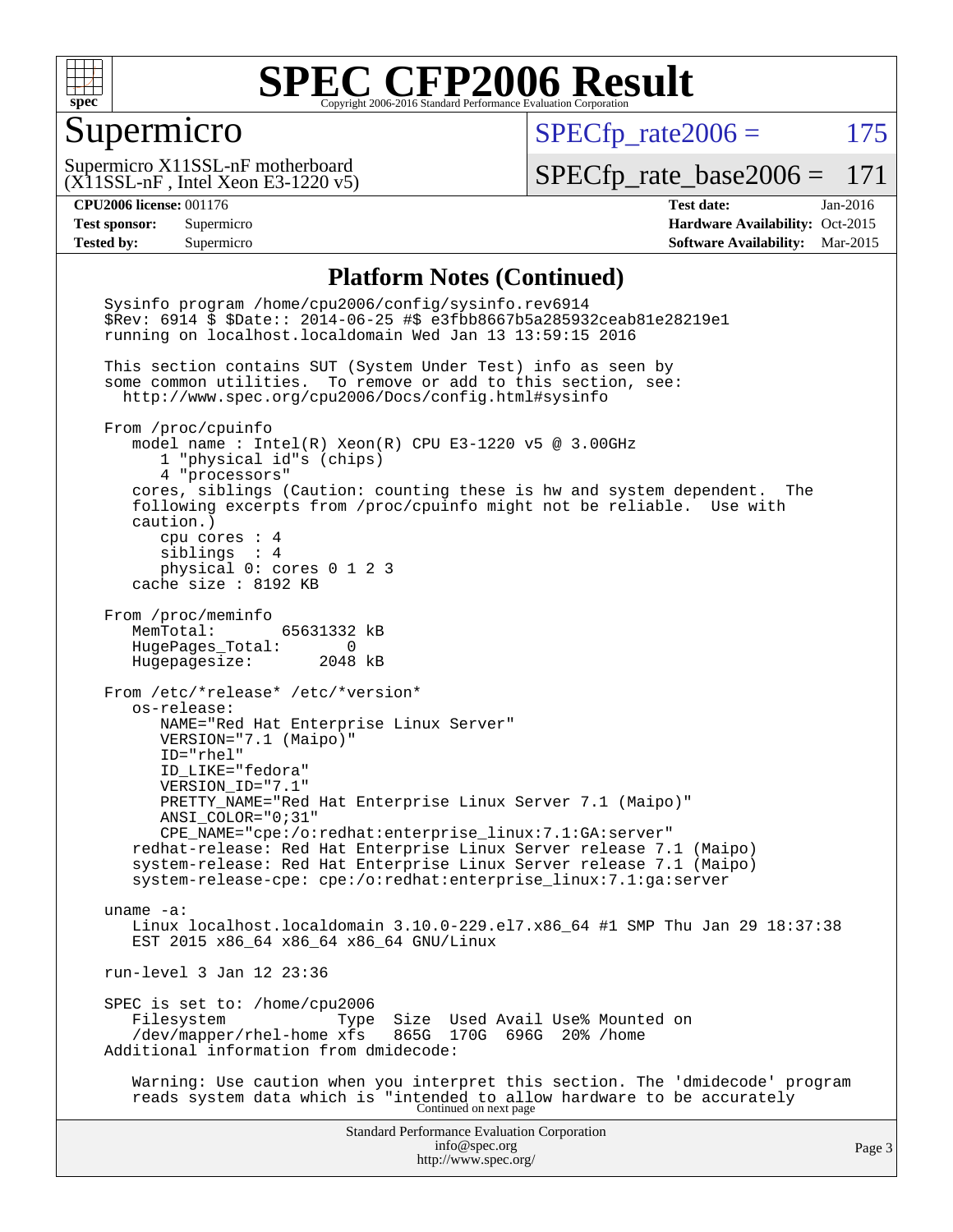

#### Supermicro

 $SPECTp\_rate2006 = 175$ 

(X11SSL-nF , Intel Xeon E3-1220 v5) Supermicro X11SSL-nF motherboard

[SPECfp\\_rate\\_base2006 =](http://www.spec.org/auto/cpu2006/Docs/result-fields.html#SPECfpratebase2006) 171

**[CPU2006 license:](http://www.spec.org/auto/cpu2006/Docs/result-fields.html#CPU2006license)** 001176 **[Test date:](http://www.spec.org/auto/cpu2006/Docs/result-fields.html#Testdate)** Jan-2016 **[Test sponsor:](http://www.spec.org/auto/cpu2006/Docs/result-fields.html#Testsponsor)** Supermicro Supermicro **[Hardware Availability:](http://www.spec.org/auto/cpu2006/Docs/result-fields.html#HardwareAvailability)** Oct-2015 **[Tested by:](http://www.spec.org/auto/cpu2006/Docs/result-fields.html#Testedby)** Supermicro **Supermicro [Software Availability:](http://www.spec.org/auto/cpu2006/Docs/result-fields.html#SoftwareAvailability)** Mar-2015

#### **[Platform Notes \(Continued\)](http://www.spec.org/auto/cpu2006/Docs/result-fields.html#PlatformNotes)**

 determined", but the intent may not be met, as there are frequent changes to hardware, firmware, and the "DMTF SMBIOS" standard.

 BIOS American Megatrends Inc. 1.0a 12/25/2015 Memory: 4x Samsung M391A2K43BB1-CPB 16 GB 2 rank 2133 MHz

(End of data from sysinfo program)

#### **[General Notes](http://www.spec.org/auto/cpu2006/Docs/result-fields.html#GeneralNotes)**

Environment variables set by runspec before the start of the run: LD LIBRARY PATH = "/home/cpu2006/libs/32:/home/cpu2006/libs/64:/home/cpu2006/sh"

 Binaries compiled on a system with 1x Core i5-4670K CPU + 16GB memory using RedHat EL 7.0 Transparent Huge Pages enabled with: echo always > /sys/kernel/mm/transparent\_hugepage/enabled

**[Base Compiler Invocation](http://www.spec.org/auto/cpu2006/Docs/result-fields.html#BaseCompilerInvocation)**

[C benchmarks](http://www.spec.org/auto/cpu2006/Docs/result-fields.html#Cbenchmarks):  $\frac{1}{2}$  cc  $-$  m64

[C++ benchmarks:](http://www.spec.org/auto/cpu2006/Docs/result-fields.html#CXXbenchmarks) [icpc -m64](http://www.spec.org/cpu2006/results/res2016q1/cpu2006-20160120-38720.flags.html#user_CXXbase_intel_icpc_64bit_bedb90c1146cab66620883ef4f41a67e)

[Fortran benchmarks](http://www.spec.org/auto/cpu2006/Docs/result-fields.html#Fortranbenchmarks): [ifort -m64](http://www.spec.org/cpu2006/results/res2016q1/cpu2006-20160120-38720.flags.html#user_FCbase_intel_ifort_64bit_ee9d0fb25645d0210d97eb0527dcc06e)

[Benchmarks using both Fortran and C](http://www.spec.org/auto/cpu2006/Docs/result-fields.html#BenchmarksusingbothFortranandC): [icc -m64](http://www.spec.org/cpu2006/results/res2016q1/cpu2006-20160120-38720.flags.html#user_CC_FCbase_intel_icc_64bit_0b7121f5ab7cfabee23d88897260401c) [ifort -m64](http://www.spec.org/cpu2006/results/res2016q1/cpu2006-20160120-38720.flags.html#user_CC_FCbase_intel_ifort_64bit_ee9d0fb25645d0210d97eb0527dcc06e)

#### **[Base Portability Flags](http://www.spec.org/auto/cpu2006/Docs/result-fields.html#BasePortabilityFlags)**

| 410.bwaves: - DSPEC CPU LP64                 |  |
|----------------------------------------------|--|
| 416.gamess: -DSPEC_CPU_LP64                  |  |
| 433.milc: -DSPEC CPU LP64                    |  |
| 434.zeusmp: -DSPEC_CPU_LP64                  |  |
| 435.gromacs: -DSPEC_CPU_LP64 -nofor_main     |  |
| 436.cactusADM: - DSPEC CPU LP64 - nofor main |  |
| 437.leslie3d: -DSPEC_CPU_LP64                |  |
| 444.namd: - DSPEC CPU LP64                   |  |
| 447.dealII: -DSPEC CPU LP64                  |  |
| 450.soplex: -DSPEC_CPU_LP64                  |  |
| 453.povray: -DSPEC CPU LP64                  |  |

Continued on next page

Standard Performance Evaluation Corporation [info@spec.org](mailto:info@spec.org) <http://www.spec.org/>

Page 4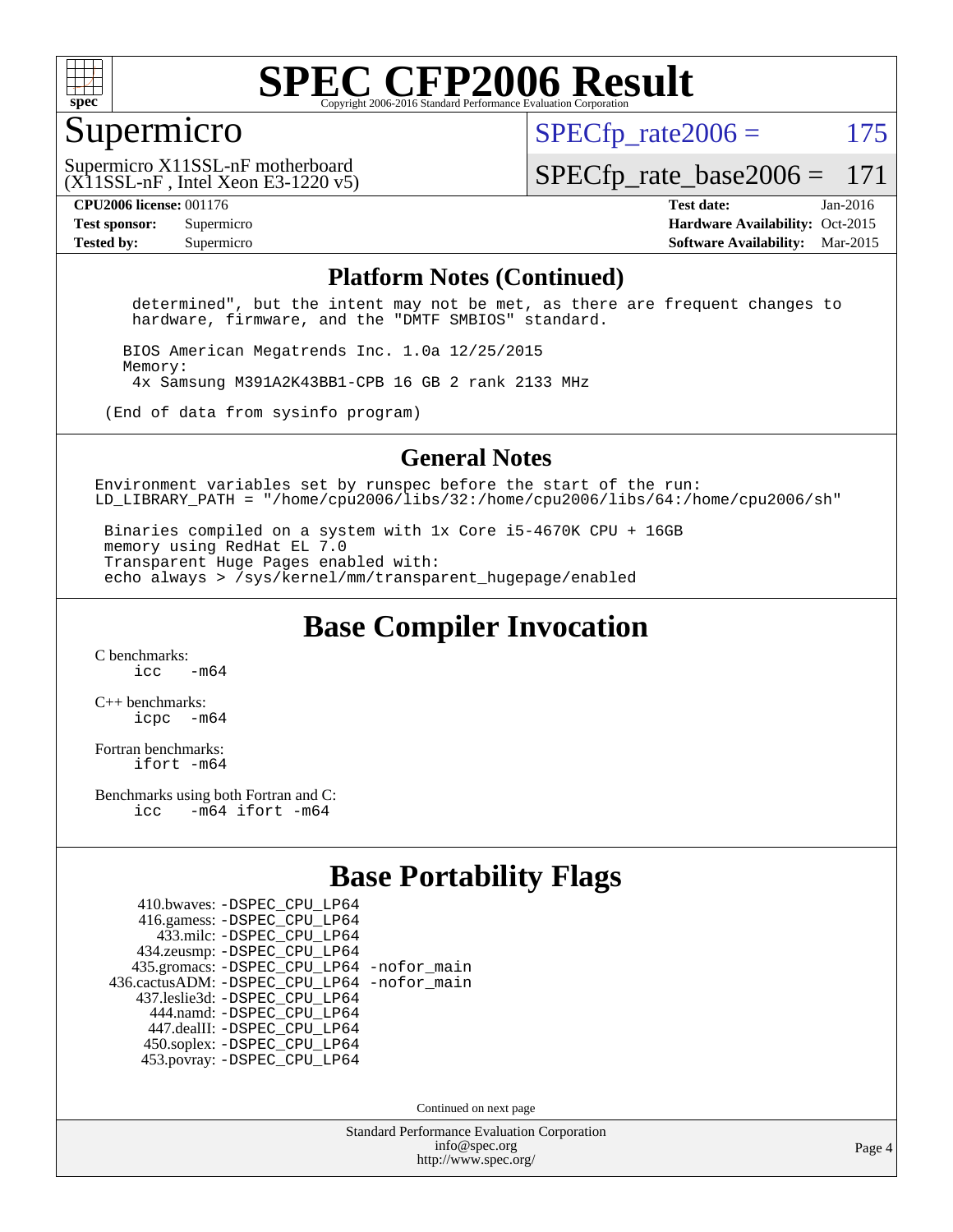

#### Supermicro

 $SPECTp\_rate2006 = 175$ 

(X11SSL-nF , Intel Xeon E3-1220 v5) Supermicro X11SSL-nF motherboard

[SPECfp\\_rate\\_base2006 =](http://www.spec.org/auto/cpu2006/Docs/result-fields.html#SPECfpratebase2006) 171

**[CPU2006 license:](http://www.spec.org/auto/cpu2006/Docs/result-fields.html#CPU2006license)** 001176 **[Test date:](http://www.spec.org/auto/cpu2006/Docs/result-fields.html#Testdate)** Jan-2016 **[Test sponsor:](http://www.spec.org/auto/cpu2006/Docs/result-fields.html#Testsponsor)** Supermicro Supermicro **[Hardware Availability:](http://www.spec.org/auto/cpu2006/Docs/result-fields.html#HardwareAvailability)** Oct-2015 **[Tested by:](http://www.spec.org/auto/cpu2006/Docs/result-fields.html#Testedby)** Supermicro **[Software Availability:](http://www.spec.org/auto/cpu2006/Docs/result-fields.html#SoftwareAvailability)** Mar-2015

### **[Base Portability Flags \(Continued\)](http://www.spec.org/auto/cpu2006/Docs/result-fields.html#BasePortabilityFlags)**

 454.calculix: [-DSPEC\\_CPU\\_LP64](http://www.spec.org/cpu2006/results/res2016q1/cpu2006-20160120-38720.flags.html#suite_basePORTABILITY454_calculix_DSPEC_CPU_LP64) [-nofor\\_main](http://www.spec.org/cpu2006/results/res2016q1/cpu2006-20160120-38720.flags.html#user_baseLDPORTABILITY454_calculix_f-nofor_main) 459.GemsFDTD: [-DSPEC\\_CPU\\_LP64](http://www.spec.org/cpu2006/results/res2016q1/cpu2006-20160120-38720.flags.html#suite_basePORTABILITY459_GemsFDTD_DSPEC_CPU_LP64) 465.tonto: [-DSPEC\\_CPU\\_LP64](http://www.spec.org/cpu2006/results/res2016q1/cpu2006-20160120-38720.flags.html#suite_basePORTABILITY465_tonto_DSPEC_CPU_LP64) 470.lbm: [-DSPEC\\_CPU\\_LP64](http://www.spec.org/cpu2006/results/res2016q1/cpu2006-20160120-38720.flags.html#suite_basePORTABILITY470_lbm_DSPEC_CPU_LP64) 481.wrf: [-DSPEC\\_CPU\\_LP64](http://www.spec.org/cpu2006/results/res2016q1/cpu2006-20160120-38720.flags.html#suite_basePORTABILITY481_wrf_DSPEC_CPU_LP64) [-DSPEC\\_CPU\\_CASE\\_FLAG](http://www.spec.org/cpu2006/results/res2016q1/cpu2006-20160120-38720.flags.html#b481.wrf_baseCPORTABILITY_DSPEC_CPU_CASE_FLAG) [-DSPEC\\_CPU\\_LINUX](http://www.spec.org/cpu2006/results/res2016q1/cpu2006-20160120-38720.flags.html#b481.wrf_baseCPORTABILITY_DSPEC_CPU_LINUX) 482.sphinx3: [-DSPEC\\_CPU\\_LP64](http://www.spec.org/cpu2006/results/res2016q1/cpu2006-20160120-38720.flags.html#suite_basePORTABILITY482_sphinx3_DSPEC_CPU_LP64)

### **[Base Optimization Flags](http://www.spec.org/auto/cpu2006/Docs/result-fields.html#BaseOptimizationFlags)**

[C benchmarks](http://www.spec.org/auto/cpu2006/Docs/result-fields.html#Cbenchmarks):

[-xCORE-AVX2](http://www.spec.org/cpu2006/results/res2016q1/cpu2006-20160120-38720.flags.html#user_CCbase_f-xAVX2_5f5fc0cbe2c9f62c816d3e45806c70d7) [-ipo](http://www.spec.org/cpu2006/results/res2016q1/cpu2006-20160120-38720.flags.html#user_CCbase_f-ipo) [-O3](http://www.spec.org/cpu2006/results/res2016q1/cpu2006-20160120-38720.flags.html#user_CCbase_f-O3) [-no-prec-div](http://www.spec.org/cpu2006/results/res2016q1/cpu2006-20160120-38720.flags.html#user_CCbase_f-no-prec-div) [-opt-prefetch](http://www.spec.org/cpu2006/results/res2016q1/cpu2006-20160120-38720.flags.html#user_CCbase_f-opt-prefetch) [-auto-p32](http://www.spec.org/cpu2006/results/res2016q1/cpu2006-20160120-38720.flags.html#user_CCbase_f-auto-p32) [-ansi-alias](http://www.spec.org/cpu2006/results/res2016q1/cpu2006-20160120-38720.flags.html#user_CCbase_f-ansi-alias) [-opt-mem-layout-trans=3](http://www.spec.org/cpu2006/results/res2016q1/cpu2006-20160120-38720.flags.html#user_CCbase_f-opt-mem-layout-trans_a7b82ad4bd7abf52556d4961a2ae94d5)

[C++ benchmarks:](http://www.spec.org/auto/cpu2006/Docs/result-fields.html#CXXbenchmarks)

[-xCORE-AVX2](http://www.spec.org/cpu2006/results/res2016q1/cpu2006-20160120-38720.flags.html#user_CXXbase_f-xAVX2_5f5fc0cbe2c9f62c816d3e45806c70d7) [-ipo](http://www.spec.org/cpu2006/results/res2016q1/cpu2006-20160120-38720.flags.html#user_CXXbase_f-ipo) [-O3](http://www.spec.org/cpu2006/results/res2016q1/cpu2006-20160120-38720.flags.html#user_CXXbase_f-O3) [-no-prec-div](http://www.spec.org/cpu2006/results/res2016q1/cpu2006-20160120-38720.flags.html#user_CXXbase_f-no-prec-div) [-opt-prefetch](http://www.spec.org/cpu2006/results/res2016q1/cpu2006-20160120-38720.flags.html#user_CXXbase_f-opt-prefetch) [-auto-p32](http://www.spec.org/cpu2006/results/res2016q1/cpu2006-20160120-38720.flags.html#user_CXXbase_f-auto-p32) [-ansi-alias](http://www.spec.org/cpu2006/results/res2016q1/cpu2006-20160120-38720.flags.html#user_CXXbase_f-ansi-alias) [-opt-mem-layout-trans=3](http://www.spec.org/cpu2006/results/res2016q1/cpu2006-20160120-38720.flags.html#user_CXXbase_f-opt-mem-layout-trans_a7b82ad4bd7abf52556d4961a2ae94d5)

[Fortran benchmarks](http://www.spec.org/auto/cpu2006/Docs/result-fields.html#Fortranbenchmarks):

[-xCORE-AVX2](http://www.spec.org/cpu2006/results/res2016q1/cpu2006-20160120-38720.flags.html#user_FCbase_f-xAVX2_5f5fc0cbe2c9f62c816d3e45806c70d7) [-ipo](http://www.spec.org/cpu2006/results/res2016q1/cpu2006-20160120-38720.flags.html#user_FCbase_f-ipo) [-O3](http://www.spec.org/cpu2006/results/res2016q1/cpu2006-20160120-38720.flags.html#user_FCbase_f-O3) [-no-prec-div](http://www.spec.org/cpu2006/results/res2016q1/cpu2006-20160120-38720.flags.html#user_FCbase_f-no-prec-div) [-opt-prefetch](http://www.spec.org/cpu2006/results/res2016q1/cpu2006-20160120-38720.flags.html#user_FCbase_f-opt-prefetch)

[Benchmarks using both Fortran and C](http://www.spec.org/auto/cpu2006/Docs/result-fields.html#BenchmarksusingbothFortranandC): [-xCORE-AVX2](http://www.spec.org/cpu2006/results/res2016q1/cpu2006-20160120-38720.flags.html#user_CC_FCbase_f-xAVX2_5f5fc0cbe2c9f62c816d3e45806c70d7) [-ipo](http://www.spec.org/cpu2006/results/res2016q1/cpu2006-20160120-38720.flags.html#user_CC_FCbase_f-ipo) [-O3](http://www.spec.org/cpu2006/results/res2016q1/cpu2006-20160120-38720.flags.html#user_CC_FCbase_f-O3) [-no-prec-div](http://www.spec.org/cpu2006/results/res2016q1/cpu2006-20160120-38720.flags.html#user_CC_FCbase_f-no-prec-div) [-opt-prefetch](http://www.spec.org/cpu2006/results/res2016q1/cpu2006-20160120-38720.flags.html#user_CC_FCbase_f-opt-prefetch) [-auto-p32](http://www.spec.org/cpu2006/results/res2016q1/cpu2006-20160120-38720.flags.html#user_CC_FCbase_f-auto-p32) [-ansi-alias](http://www.spec.org/cpu2006/results/res2016q1/cpu2006-20160120-38720.flags.html#user_CC_FCbase_f-ansi-alias) [-opt-mem-layout-trans=3](http://www.spec.org/cpu2006/results/res2016q1/cpu2006-20160120-38720.flags.html#user_CC_FCbase_f-opt-mem-layout-trans_a7b82ad4bd7abf52556d4961a2ae94d5)

### **[Peak Compiler Invocation](http://www.spec.org/auto/cpu2006/Docs/result-fields.html#PeakCompilerInvocation)**

[C benchmarks](http://www.spec.org/auto/cpu2006/Docs/result-fields.html#Cbenchmarks):  $-m64$ 

[C++ benchmarks \(except as noted below\):](http://www.spec.org/auto/cpu2006/Docs/result-fields.html#CXXbenchmarksexceptasnotedbelow) [icpc -m64](http://www.spec.org/cpu2006/results/res2016q1/cpu2006-20160120-38720.flags.html#user_CXXpeak_intel_icpc_64bit_bedb90c1146cab66620883ef4f41a67e)

450.soplex: [icpc -m32 -L/opt/intel/composer\\_xe\\_2015/lib/ia32](http://www.spec.org/cpu2006/results/res2016q1/cpu2006-20160120-38720.flags.html#user_peakCXXLD450_soplex_intel_icpc_c2c99686a1a582c3e0de0b4806b02cea)

[Fortran benchmarks](http://www.spec.org/auto/cpu2006/Docs/result-fields.html#Fortranbenchmarks): [ifort -m64](http://www.spec.org/cpu2006/results/res2016q1/cpu2006-20160120-38720.flags.html#user_FCpeak_intel_ifort_64bit_ee9d0fb25645d0210d97eb0527dcc06e)

[Benchmarks using both Fortran and C](http://www.spec.org/auto/cpu2006/Docs/result-fields.html#BenchmarksusingbothFortranandC): [icc -m64](http://www.spec.org/cpu2006/results/res2016q1/cpu2006-20160120-38720.flags.html#user_CC_FCpeak_intel_icc_64bit_0b7121f5ab7cfabee23d88897260401c) [ifort -m64](http://www.spec.org/cpu2006/results/res2016q1/cpu2006-20160120-38720.flags.html#user_CC_FCpeak_intel_ifort_64bit_ee9d0fb25645d0210d97eb0527dcc06e)

### **[Peak Portability Flags](http://www.spec.org/auto/cpu2006/Docs/result-fields.html#PeakPortabilityFlags)**

410.bwaves: [-DSPEC\\_CPU\\_LP64](http://www.spec.org/cpu2006/results/res2016q1/cpu2006-20160120-38720.flags.html#suite_peakPORTABILITY410_bwaves_DSPEC_CPU_LP64)

Continued on next page

Standard Performance Evaluation Corporation [info@spec.org](mailto:info@spec.org) <http://www.spec.org/>

Page 5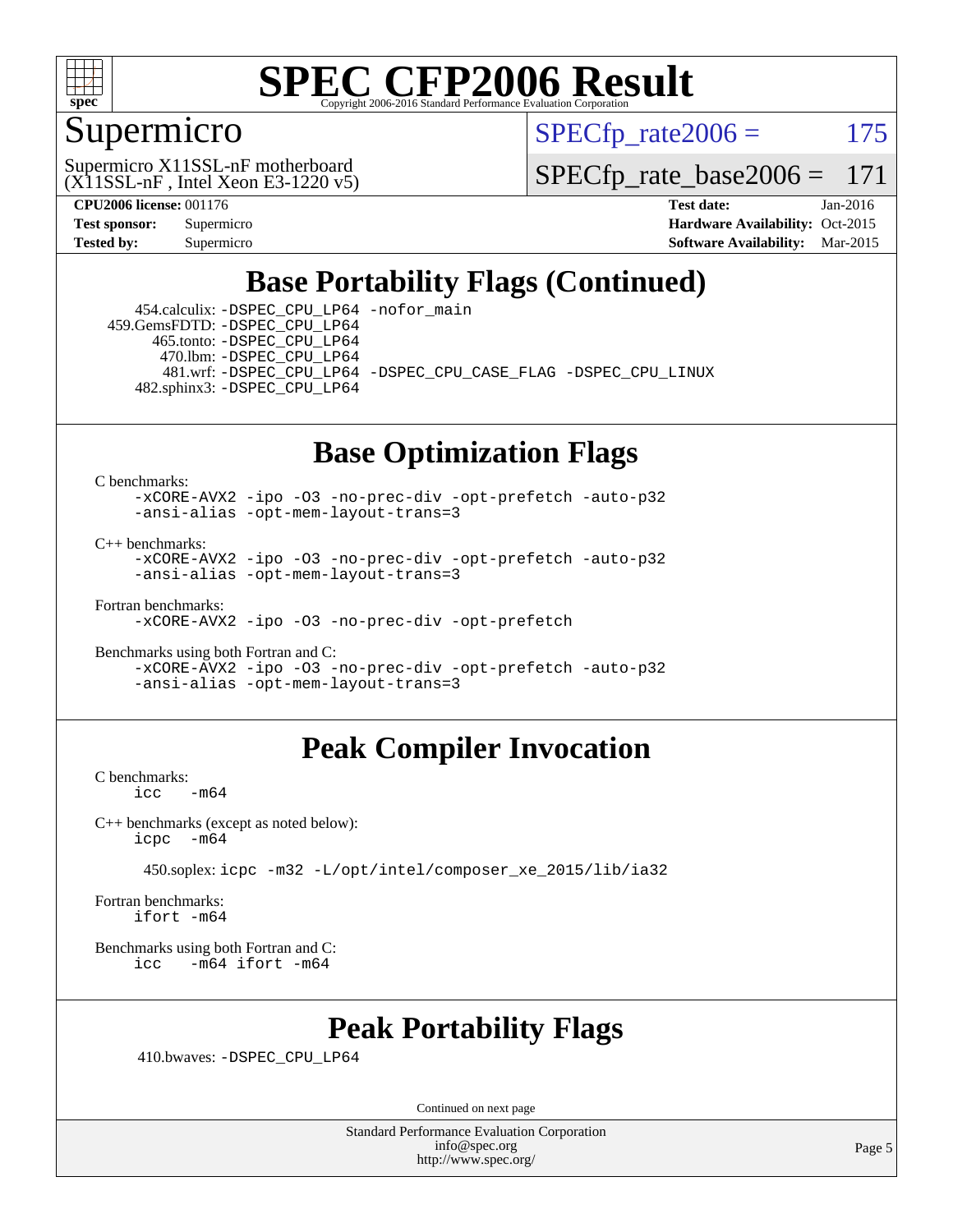

## Supermicro

 $SPECTp_rate2006 = 175$ 

 $(X11SSL-nF,$  Intel Xeon E3-1220 v5) Supermicro X11SSL-nF motherboard

[SPECfp\\_rate\\_base2006 =](http://www.spec.org/auto/cpu2006/Docs/result-fields.html#SPECfpratebase2006) 171

**[CPU2006 license:](http://www.spec.org/auto/cpu2006/Docs/result-fields.html#CPU2006license)** 001176 **[Test date:](http://www.spec.org/auto/cpu2006/Docs/result-fields.html#Testdate)** Jan-2016

| <b>Test sponsor:</b> | Supermicro |
|----------------------|------------|
| <b>Tested by:</b>    | Supermicro |

**[Hardware Availability:](http://www.spec.org/auto/cpu2006/Docs/result-fields.html#HardwareAvailability)** Oct-2015 **[Software Availability:](http://www.spec.org/auto/cpu2006/Docs/result-fields.html#SoftwareAvailability)** Mar-2015

### **[Peak Portability Flags \(Continued\)](http://www.spec.org/auto/cpu2006/Docs/result-fields.html#PeakPortabilityFlags)**

|                                                                                    | 416.gamess: -DSPEC_CPU_LP64                                               |  |  |  |  |  |  |
|------------------------------------------------------------------------------------|---------------------------------------------------------------------------|--|--|--|--|--|--|
|                                                                                    | 433.milc: -DSPEC_CPU_LP64<br>434.zeusmp: -DSPEC_CPU_LP64                  |  |  |  |  |  |  |
|                                                                                    | 435.gromacs: -DSPEC_CPU_LP64 -nofor_main                                  |  |  |  |  |  |  |
|                                                                                    | 436.cactusADM: -DSPEC_CPU_LP64 -nofor_main                                |  |  |  |  |  |  |
|                                                                                    | 437.leslie3d: -DSPEC_CPU_LP64                                             |  |  |  |  |  |  |
|                                                                                    | 444.namd: - DSPEC_CPU_LP64                                                |  |  |  |  |  |  |
|                                                                                    | 447.dealII: -DSPEC_CPU_LP64                                               |  |  |  |  |  |  |
|                                                                                    | 453.povray: -DSPEC_CPU_LP64                                               |  |  |  |  |  |  |
|                                                                                    | 454.calculix: -DSPEC_CPU_LP64 -nofor_main                                 |  |  |  |  |  |  |
|                                                                                    | 459.GemsFDTD: - DSPEC_CPU_LP64                                            |  |  |  |  |  |  |
|                                                                                    | 465.tonto: -DSPEC_CPU_LP64                                                |  |  |  |  |  |  |
|                                                                                    | 470.1bm: -DSPEC_CPU_LP64                                                  |  |  |  |  |  |  |
|                                                                                    | 481.wrf: -DSPEC_CPU_LP64 -DSPEC_CPU_CASE_FLAG -DSPEC_CPU_LINUX            |  |  |  |  |  |  |
|                                                                                    | 482.sphinx3: -DSPEC_CPU_LP64                                              |  |  |  |  |  |  |
| <b>Peak Optimization Flags</b><br>C benchmarks:                                    |                                                                           |  |  |  |  |  |  |
|                                                                                    |                                                                           |  |  |  |  |  |  |
|                                                                                    | 433.milc: -xCORE-AVX2(pass 2) -prof-gen(pass 1) -ipo(pass 2)              |  |  |  |  |  |  |
|                                                                                    | $-03(pass 2)$ -no-prec-div(pass 2)                                        |  |  |  |  |  |  |
|                                                                                    | -opt-mem-layout-trans=3(pass 2) -prof-use(pass 2)<br>-auto-ilp32          |  |  |  |  |  |  |
|                                                                                    |                                                                           |  |  |  |  |  |  |
|                                                                                    | $470$ .lbm: basepeak = yes                                                |  |  |  |  |  |  |
| 482.sphinx3: -xCORE-AVX2 -ipo -03 -no-prec-div -opt-mem-layout-trans=3<br>-unroll2 |                                                                           |  |  |  |  |  |  |
| $C_{++}$ benchmarks:                                                               |                                                                           |  |  |  |  |  |  |
|                                                                                    | 444.namd: -xCORE-AVX2(pass 2) -prof-gen(pass 1) -ipo(pass 2)              |  |  |  |  |  |  |
| $-03(pass 2)$ -no-prec-div(pass 2)                                                 |                                                                           |  |  |  |  |  |  |
| -opt-mem-layout-trans=3(pass 2) -prof-use(pass 2) -fno-alias                       |                                                                           |  |  |  |  |  |  |
| -auto-ilp32                                                                        |                                                                           |  |  |  |  |  |  |
|                                                                                    |                                                                           |  |  |  |  |  |  |
|                                                                                    | $447$ .dealII: basepeak = yes                                             |  |  |  |  |  |  |
| 450.soplex: -xCORE-AVX2(pass 2) -prof-gen(pass 1) -ipo(pass 2)                     |                                                                           |  |  |  |  |  |  |
|                                                                                    | -03(pass 2) -no-prec-div(pass 2)                                          |  |  |  |  |  |  |
|                                                                                    | -opt-mem-layout-trans=3(pass 2) -prof-use(pass 2)                         |  |  |  |  |  |  |
| -opt-malloc-options=3                                                              |                                                                           |  |  |  |  |  |  |
|                                                                                    |                                                                           |  |  |  |  |  |  |
|                                                                                    | 453.povray: -xCORE-AVX2(pass 2) -prof-gen(pass 1) -ipo(pass 2)            |  |  |  |  |  |  |
|                                                                                    | -03(pass 2) -no-prec-div(pass 2)                                          |  |  |  |  |  |  |
|                                                                                    | -opt-mem-layout-trans=3(pass 2) -prof-use(pass 2) -unroll4<br>-ansi-alias |  |  |  |  |  |  |
|                                                                                    |                                                                           |  |  |  |  |  |  |
| Continued on next page                                                             |                                                                           |  |  |  |  |  |  |
|                                                                                    | Standard Performance Evaluation Corporation                               |  |  |  |  |  |  |
|                                                                                    | info@spec.org                                                             |  |  |  |  |  |  |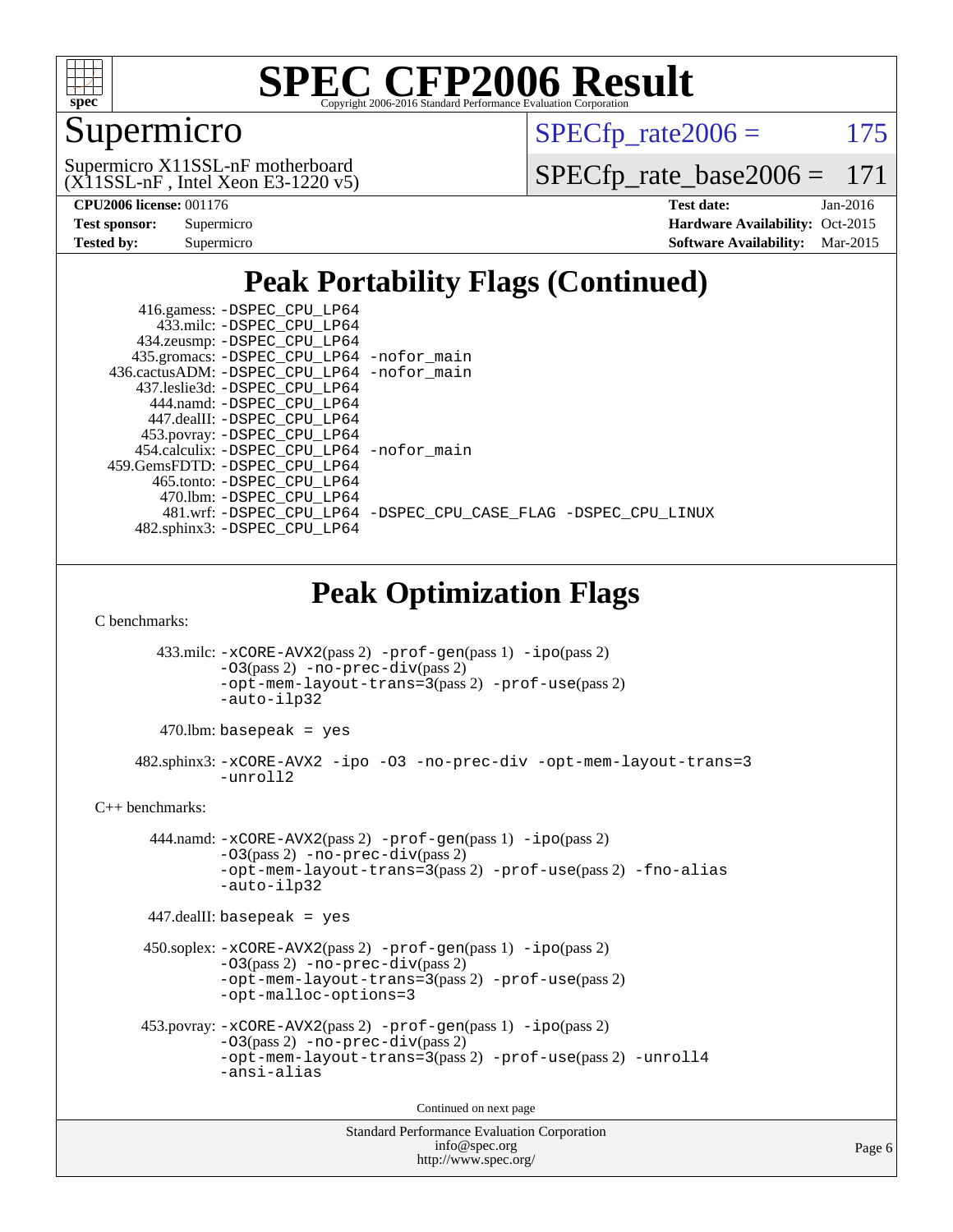

Supermicro

 $SPECTp\_rate2006 = 175$ 

(X11SSL-nF , Intel Xeon E3-1220 v5) Supermicro X11SSL-nF motherboard

[SPECfp\\_rate\\_base2006 =](http://www.spec.org/auto/cpu2006/Docs/result-fields.html#SPECfpratebase2006) 171

**[CPU2006 license:](http://www.spec.org/auto/cpu2006/Docs/result-fields.html#CPU2006license)** 001176 **[Test date:](http://www.spec.org/auto/cpu2006/Docs/result-fields.html#Testdate)** Jan-2016 **[Test sponsor:](http://www.spec.org/auto/cpu2006/Docs/result-fields.html#Testsponsor)** Supermicro Supermicro **[Hardware Availability:](http://www.spec.org/auto/cpu2006/Docs/result-fields.html#HardwareAvailability)** Oct-2015 **[Tested by:](http://www.spec.org/auto/cpu2006/Docs/result-fields.html#Testedby)** Supermicro **[Software Availability:](http://www.spec.org/auto/cpu2006/Docs/result-fields.html#SoftwareAvailability)** Mar-2015

### **[Peak Optimization Flags \(Continued\)](http://www.spec.org/auto/cpu2006/Docs/result-fields.html#PeakOptimizationFlags)**

[Fortran benchmarks](http://www.spec.org/auto/cpu2006/Docs/result-fields.html#Fortranbenchmarks):

 $410.bwaves: basepeak = yes$  416.gamess: [-xCORE-AVX2](http://www.spec.org/cpu2006/results/res2016q1/cpu2006-20160120-38720.flags.html#user_peakPASS2_FFLAGSPASS2_LDFLAGS416_gamess_f-xAVX2_5f5fc0cbe2c9f62c816d3e45806c70d7)(pass 2) [-prof-gen](http://www.spec.org/cpu2006/results/res2016q1/cpu2006-20160120-38720.flags.html#user_peakPASS1_FFLAGSPASS1_LDFLAGS416_gamess_prof_gen_e43856698f6ca7b7e442dfd80e94a8fc)(pass 1) [-ipo](http://www.spec.org/cpu2006/results/res2016q1/cpu2006-20160120-38720.flags.html#user_peakPASS2_FFLAGSPASS2_LDFLAGS416_gamess_f-ipo)(pass 2) [-O3](http://www.spec.org/cpu2006/results/res2016q1/cpu2006-20160120-38720.flags.html#user_peakPASS2_FFLAGSPASS2_LDFLAGS416_gamess_f-O3)(pass 2) [-no-prec-div](http://www.spec.org/cpu2006/results/res2016q1/cpu2006-20160120-38720.flags.html#user_peakPASS2_FFLAGSPASS2_LDFLAGS416_gamess_f-no-prec-div)(pass 2) [-prof-use](http://www.spec.org/cpu2006/results/res2016q1/cpu2006-20160120-38720.flags.html#user_peakPASS2_FFLAGSPASS2_LDFLAGS416_gamess_prof_use_bccf7792157ff70d64e32fe3e1250b55)(pass 2) [-unroll2](http://www.spec.org/cpu2006/results/res2016q1/cpu2006-20160120-38720.flags.html#user_peakOPTIMIZE416_gamess_f-unroll_784dae83bebfb236979b41d2422d7ec2) [-inline-level=0](http://www.spec.org/cpu2006/results/res2016q1/cpu2006-20160120-38720.flags.html#user_peakOPTIMIZE416_gamess_f-inline-level_318d07a09274ad25e8d15dbfaa68ba50) [-scalar-rep-](http://www.spec.org/cpu2006/results/res2016q1/cpu2006-20160120-38720.flags.html#user_peakOPTIMIZE416_gamess_f-disablescalarrep_abbcad04450fb118e4809c81d83c8a1d) 434.zeusmp: basepeak = yes 437.leslie3d: [-xCORE-AVX2](http://www.spec.org/cpu2006/results/res2016q1/cpu2006-20160120-38720.flags.html#user_peakOPTIMIZE437_leslie3d_f-xAVX2_5f5fc0cbe2c9f62c816d3e45806c70d7) [-ipo](http://www.spec.org/cpu2006/results/res2016q1/cpu2006-20160120-38720.flags.html#user_peakOPTIMIZE437_leslie3d_f-ipo) [-O3](http://www.spec.org/cpu2006/results/res2016q1/cpu2006-20160120-38720.flags.html#user_peakOPTIMIZE437_leslie3d_f-O3) [-no-prec-div](http://www.spec.org/cpu2006/results/res2016q1/cpu2006-20160120-38720.flags.html#user_peakOPTIMIZE437_leslie3d_f-no-prec-div) [-opt-prefetch](http://www.spec.org/cpu2006/results/res2016q1/cpu2006-20160120-38720.flags.html#user_peakOPTIMIZE437_leslie3d_f-opt-prefetch)  $459.GemsFDTD: basepeak = yes$  465.tonto: [-xCORE-AVX2](http://www.spec.org/cpu2006/results/res2016q1/cpu2006-20160120-38720.flags.html#user_peakPASS2_FFLAGSPASS2_LDFLAGS465_tonto_f-xAVX2_5f5fc0cbe2c9f62c816d3e45806c70d7)(pass 2) [-prof-gen](http://www.spec.org/cpu2006/results/res2016q1/cpu2006-20160120-38720.flags.html#user_peakPASS1_FFLAGSPASS1_LDFLAGS465_tonto_prof_gen_e43856698f6ca7b7e442dfd80e94a8fc)(pass 1) [-ipo](http://www.spec.org/cpu2006/results/res2016q1/cpu2006-20160120-38720.flags.html#user_peakPASS2_FFLAGSPASS2_LDFLAGS465_tonto_f-ipo)(pass 2) [-O3](http://www.spec.org/cpu2006/results/res2016q1/cpu2006-20160120-38720.flags.html#user_peakPASS2_FFLAGSPASS2_LDFLAGS465_tonto_f-O3)(pass 2) [-no-prec-div](http://www.spec.org/cpu2006/results/res2016q1/cpu2006-20160120-38720.flags.html#user_peakPASS2_FFLAGSPASS2_LDFLAGS465_tonto_f-no-prec-div)(pass 2) [-prof-use](http://www.spec.org/cpu2006/results/res2016q1/cpu2006-20160120-38720.flags.html#user_peakPASS2_FFLAGSPASS2_LDFLAGS465_tonto_prof_use_bccf7792157ff70d64e32fe3e1250b55)(pass 2) [-unroll4](http://www.spec.org/cpu2006/results/res2016q1/cpu2006-20160120-38720.flags.html#user_peakOPTIMIZE465_tonto_f-unroll_4e5e4ed65b7fd20bdcd365bec371b81f) [-auto](http://www.spec.org/cpu2006/results/res2016q1/cpu2006-20160120-38720.flags.html#user_peakOPTIMIZE465_tonto_f-auto) [-inline-calloc](http://www.spec.org/cpu2006/results/res2016q1/cpu2006-20160120-38720.flags.html#user_peakOPTIMIZE465_tonto_f-inline-calloc) [-opt-malloc-options=3](http://www.spec.org/cpu2006/results/res2016q1/cpu2006-20160120-38720.flags.html#user_peakOPTIMIZE465_tonto_f-opt-malloc-options_13ab9b803cf986b4ee62f0a5998c2238) [Benchmarks using both Fortran and C](http://www.spec.org/auto/cpu2006/Docs/result-fields.html#BenchmarksusingbothFortranandC): 435.gromacs: [-xCORE-AVX2](http://www.spec.org/cpu2006/results/res2016q1/cpu2006-20160120-38720.flags.html#user_peakPASS2_CFLAGSPASS2_FFLAGSPASS2_LDFLAGS435_gromacs_f-xAVX2_5f5fc0cbe2c9f62c816d3e45806c70d7)(pass 2) [-prof-gen](http://www.spec.org/cpu2006/results/res2016q1/cpu2006-20160120-38720.flags.html#user_peakPASS1_CFLAGSPASS1_FFLAGSPASS1_LDFLAGS435_gromacs_prof_gen_e43856698f6ca7b7e442dfd80e94a8fc)(pass 1) [-ipo](http://www.spec.org/cpu2006/results/res2016q1/cpu2006-20160120-38720.flags.html#user_peakPASS2_CFLAGSPASS2_FFLAGSPASS2_LDFLAGS435_gromacs_f-ipo)(pass 2) [-O3](http://www.spec.org/cpu2006/results/res2016q1/cpu2006-20160120-38720.flags.html#user_peakPASS2_CFLAGSPASS2_FFLAGSPASS2_LDFLAGS435_gromacs_f-O3)(pass 2) [-no-prec-div](http://www.spec.org/cpu2006/results/res2016q1/cpu2006-20160120-38720.flags.html#user_peakPASS2_CFLAGSPASS2_FFLAGSPASS2_LDFLAGS435_gromacs_f-no-prec-div)(pass 2) [-opt-mem-layout-trans=3](http://www.spec.org/cpu2006/results/res2016q1/cpu2006-20160120-38720.flags.html#user_peakPASS2_CFLAGS435_gromacs_f-opt-mem-layout-trans_a7b82ad4bd7abf52556d4961a2ae94d5)(pass 2) [-prof-use](http://www.spec.org/cpu2006/results/res2016q1/cpu2006-20160120-38720.flags.html#user_peakPASS2_CFLAGSPASS2_FFLAGSPASS2_LDFLAGS435_gromacs_prof_use_bccf7792157ff70d64e32fe3e1250b55)(pass 2) [-opt-prefetch](http://www.spec.org/cpu2006/results/res2016q1/cpu2006-20160120-38720.flags.html#user_peakOPTIMIZE435_gromacs_f-opt-prefetch) [-auto-ilp32](http://www.spec.org/cpu2006/results/res2016q1/cpu2006-20160120-38720.flags.html#user_peakCOPTIMIZE435_gromacs_f-auto-ilp32) 436.cactusADM: basepeak = yes  $454$ .calculix: basepeak = yes 481.wrf: [-xCORE-AVX2](http://www.spec.org/cpu2006/results/res2016q1/cpu2006-20160120-38720.flags.html#user_peakOPTIMIZE481_wrf_f-xAVX2_5f5fc0cbe2c9f62c816d3e45806c70d7) [-ipo](http://www.spec.org/cpu2006/results/res2016q1/cpu2006-20160120-38720.flags.html#user_peakOPTIMIZE481_wrf_f-ipo) [-O3](http://www.spec.org/cpu2006/results/res2016q1/cpu2006-20160120-38720.flags.html#user_peakOPTIMIZE481_wrf_f-O3) [-no-prec-div](http://www.spec.org/cpu2006/results/res2016q1/cpu2006-20160120-38720.flags.html#user_peakOPTIMIZE481_wrf_f-no-prec-div) [-auto-ilp32](http://www.spec.org/cpu2006/results/res2016q1/cpu2006-20160120-38720.flags.html#user_peakCOPTIMIZE481_wrf_f-auto-ilp32) The flags files that were used to format this result can be browsed at <http://www.spec.org/cpu2006/flags/Intel-ic15.0-official-linux64.html> <http://www.spec.org/cpu2006/flags/Supermicro-Platform-Settings-V1.2-revG.20141230.00.html> You can also download the XML flags sources by saving the following links: <http://www.spec.org/cpu2006/flags/Intel-ic15.0-official-linux64.xml> <http://www.spec.org/cpu2006/flags/Supermicro-Platform-Settings-V1.2-revG.20141230.00.xml>

Standard Performance Evaluation Corporation [info@spec.org](mailto:info@spec.org) <http://www.spec.org/>